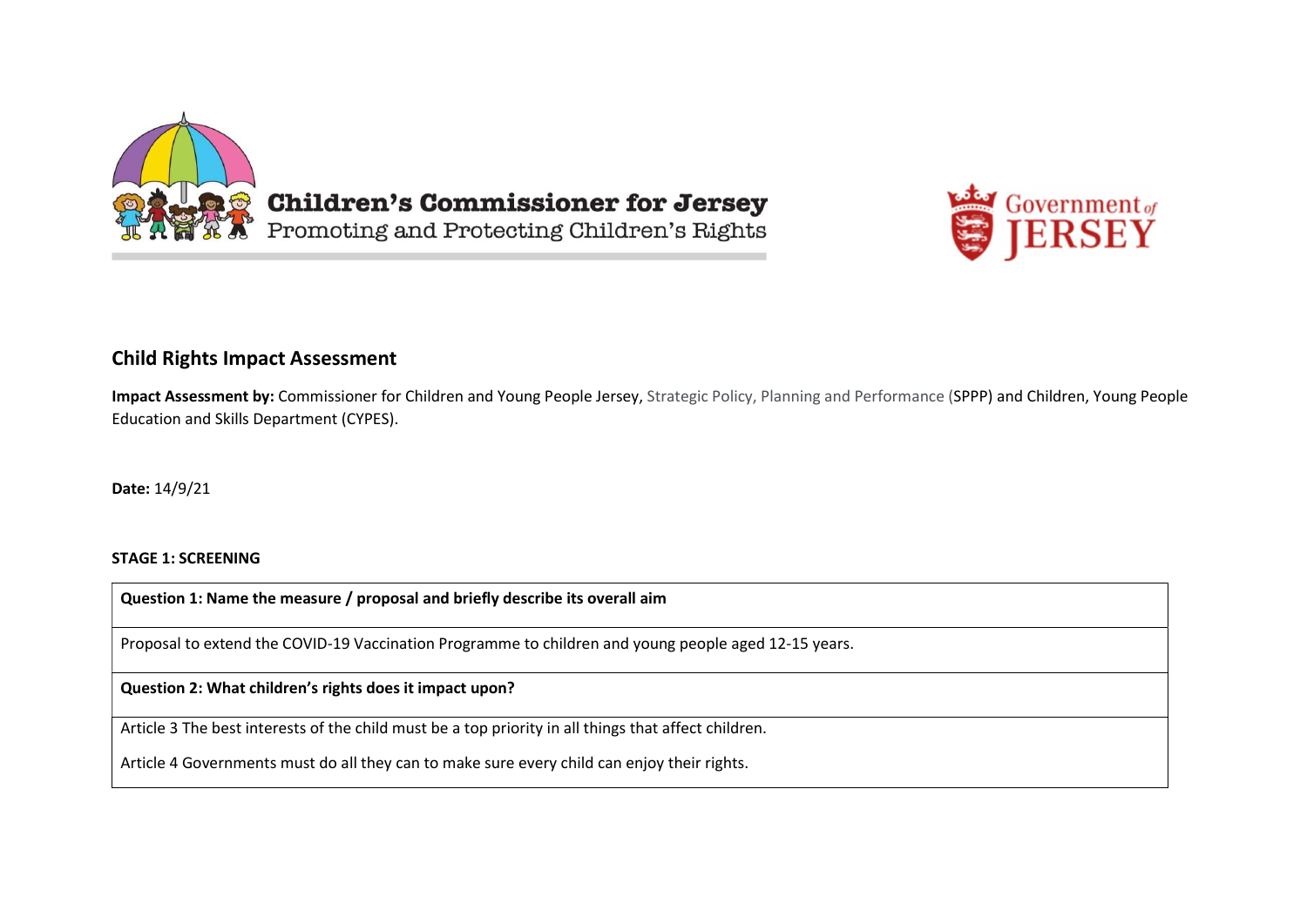Article 5 Parents and Guardians have a responsibility to guide children through childhood. Direction and guidance must take into account the capacities of the child to exercise rights on his or her own behalf.

Article 6 Every child has the right to life. Governments must do all they can to make sure that children survive and develop to their full potential.

Article 12 Every child has the right to have a say in all matters affecting them, and to have their views taken seriously.

Article 16 Every child has the right to privacy.

Article 17 Every child has the right to access information which is important to their wellbeing

Article 18 Both parents share responsibility for bringing up their child and should always consider what is best for the child.

Article 24 Every child has the right to the best possible health. Governments must work to provide good quality health care, clean water, nutritious food and a clean environment so that children can stay healthy.

Article 28 Every child has the right to an education.

Article 31 Every child has the right to relax, play and take part in a wide range of cultural and artistic activities.

# Question 3: What children and young will be affected?

Al children and young people living in Jersey aged 12-15 years. Consideration must also be given to children under the care of the Minister placed in the UK.

# Question 4: What is the likely impact of the proposal / measure on children?

All Children and young people aged 12 to 15 years will be offered a COVID-19 vaccination.

Parent/carers and children will be encouraged to make an informed decision based on reliable source content.

The decision whether to have the vaccine is for children and parents/carers to discuss and make an informed choice.

Children under the age of 16 years can make decisions without their parent/carers agreement if they have capacity.

There is a process in place should the parent/carer and child have opposing views.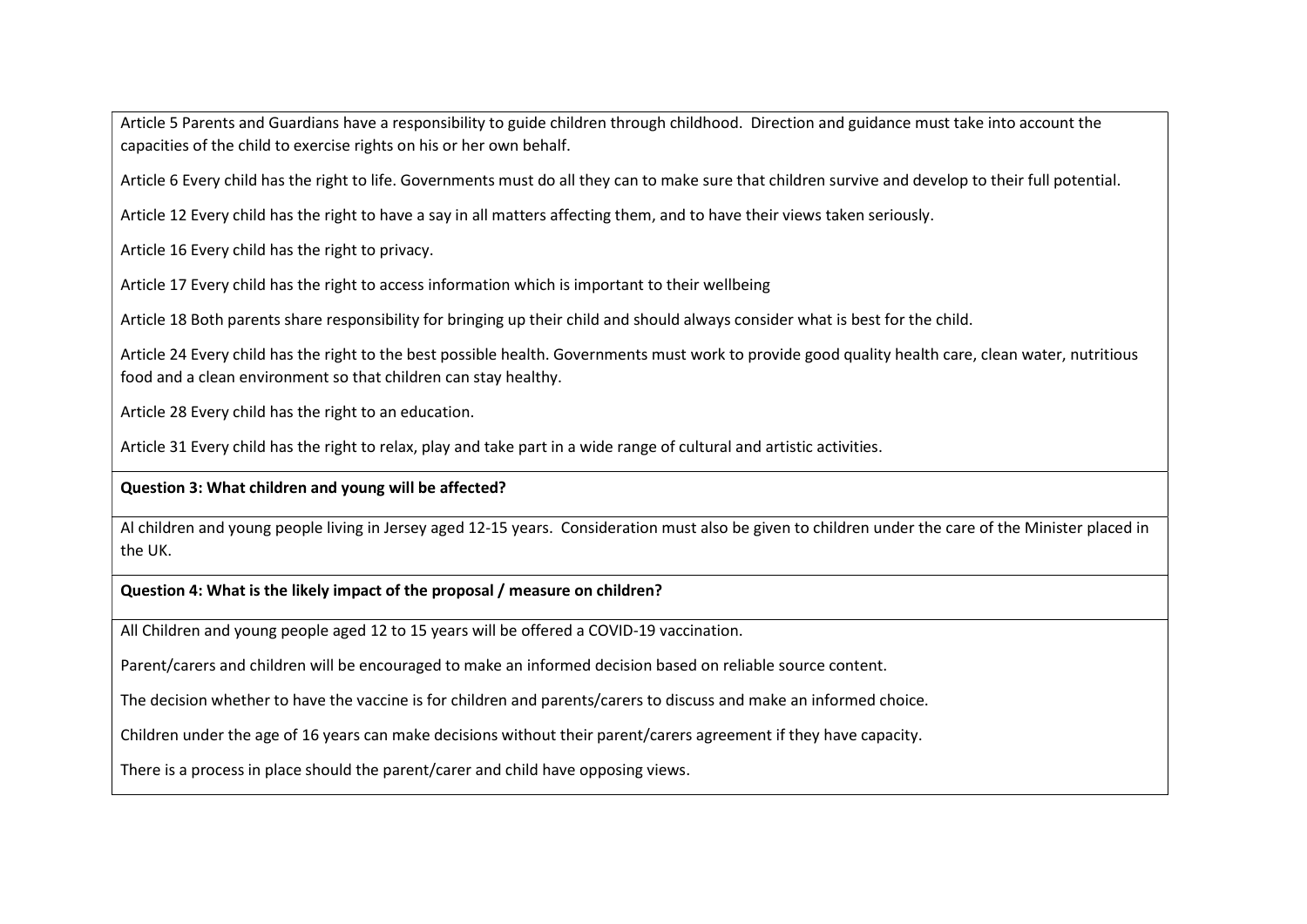The likely impact of the decision is that the vaccine will be offered to children and through that take up of the vaccine, children will be able to attend school without continued disruption and access their other rights without hinderance caused by ongoing COVID-19 restrictions and measures.

# Question 5: Is a full child rights impact assessment required? Explain your reasons

Yes, a full CRIA is required because a number of child rights will be impacted on by the decision. A CRIA will aid decision makers to ensure that the decision to offer the vaccine to children and young people is based on the broad range of children's rights.

#### STAGE 2: SCOPING (Background and Rights Framework)

#### Question 6: Name the measure / proposal being assessed and describe the overall aim

Proposal to extend the COVID-19 Vaccination Programme to children and young people aged 12-15 years.

Children and young people aged 12 to 15 years will be offered a COVID-19 vaccination.

Parent/carers and children will be encouraged to make an informed decision based on reliable source content.

The decision whether to have the vaccine is for children and parents/carers to discuss and decide.

Children under the age of 16 years can make decisions without their parent/carers agreement if they have capacity.

There is a process in place should the parent/carer and child have opposing views.

The likely impact of the decision is that the vaccine will be offered to children and through that take up of the vaccine, children will be able to attend school without continued disruption, and access their other rights without hinderance caused by ongoing COVID-19 restrictions and measures.

Question 7: Which human rights instruments and articles are relevant to the measure / proposal?

Human Rights Instrument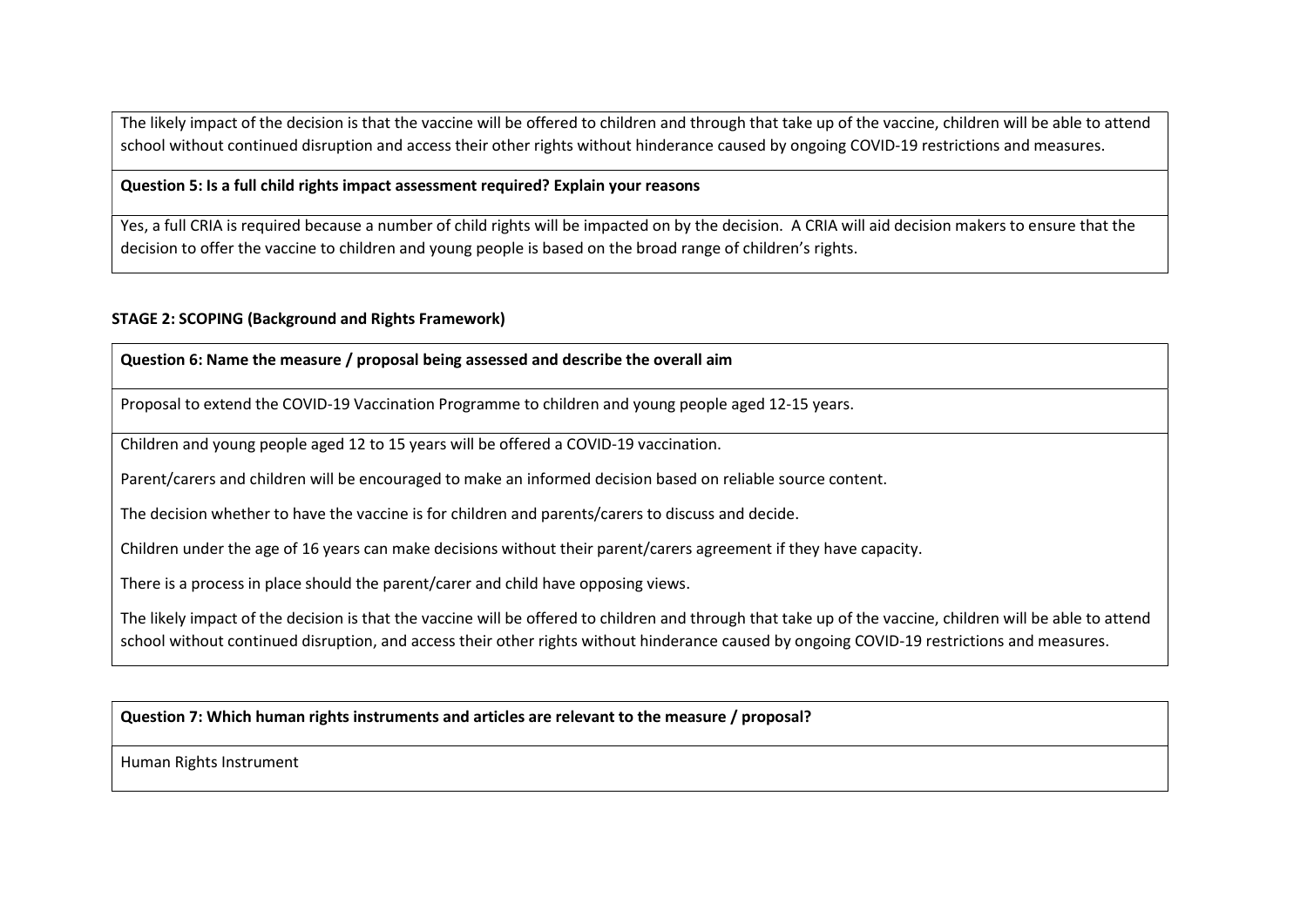United Nations Convention on the Rights of the Child (UNCRC)

Article 3 This decision must be in the best interests of all children.

Article 4 In making this decision the Government will respect, protect and fulfil all children's rights.

Article 5 Parents and Guardians have a responsibility to guide children through childhood. Direction and guidance must take into account the capacities of the child to exercise rights on his or her own behalf. This means that if a child has the assessed capacity, that they can make a decision in their own right whether or not to have the vaccine.

Article 6 Every child has the right to life. In making this decision the Governments is doing all they can to make sure that children survive and develop to their full potential.

Article 12 Children will have the right to have a say in making decisions about the vaccine, and will have their views taken seriously. This means saying that they do not want to receive the vaccination if they have capacity to make that decision.

Article 16 Every child has the right to privacy. The vaccination programme will respect and protect the child's right to privacy.

Article 17 Every child has the right to access information which is important to their wellbeing. The Government will provide accessible, child and youth friendly information that will enable a child and their care giver to provide informed consent.

Article 18 Both parents share responsibility for bringing up their child and should always consider what is best for the child. Parental rights and responsibilities are not unbounded. The best interest of the child will be the parent/carers basic concern.

Article 24 Every child has the right to the best possible health. The Government must assess the health benefit of the vaccination for children.

Article 28 Every child has the right to an education. The Government must also assess the educational benefits of the vaccination for children.

Article 31 Every child has the right to relax, play and take part in a wide range of cultural and artistic activities. The Government must assess the benefits of the vaccination in terms of children's' rights to meet with others to socialise and take part in activities for example extra curricula activities and community sports and activities. Government must ensure that any continued restrictions on Childrens lives e.g. wearing of masks, contact tracing etc are necessary, proportionate and non-discriminatory.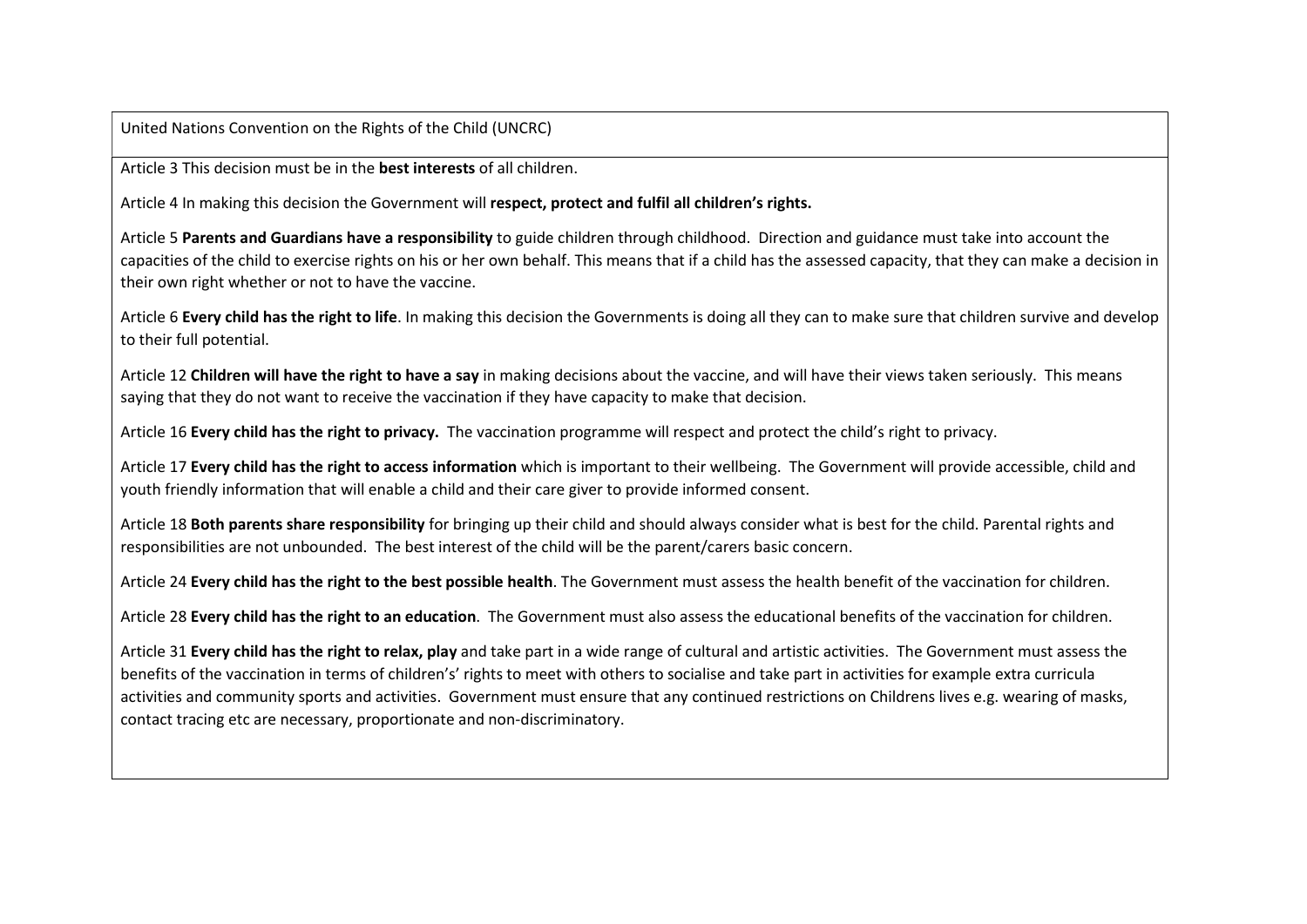# STAGE 3: EVIDENCE

| Question 8a: What quantitative evidence have you used to inform your assessment? What does it tell you?                                                                                                                                                                                                                                                                                                                                                                                                                                                                                                                                                                                                                                                                                                                 |                                                                                           |                                                                                                                                                                                                                                                                                                                                                                                                                                                                                                                                                                                                                                                                                                                                                                                                                                                                                                                                                                                                                                                                                        |                                    |  |  |
|-------------------------------------------------------------------------------------------------------------------------------------------------------------------------------------------------------------------------------------------------------------------------------------------------------------------------------------------------------------------------------------------------------------------------------------------------------------------------------------------------------------------------------------------------------------------------------------------------------------------------------------------------------------------------------------------------------------------------------------------------------------------------------------------------------------------------|-------------------------------------------------------------------------------------------|----------------------------------------------------------------------------------------------------------------------------------------------------------------------------------------------------------------------------------------------------------------------------------------------------------------------------------------------------------------------------------------------------------------------------------------------------------------------------------------------------------------------------------------------------------------------------------------------------------------------------------------------------------------------------------------------------------------------------------------------------------------------------------------------------------------------------------------------------------------------------------------------------------------------------------------------------------------------------------------------------------------------------------------------------------------------------------------|------------------------------------|--|--|
| Evidence collected                                                                                                                                                                                                                                                                                                                                                                                                                                                                                                                                                                                                                                                                                                                                                                                                      | Evidence source                                                                           | Explanation of the importance                                                                                                                                                                                                                                                                                                                                                                                                                                                                                                                                                                                                                                                                                                                                                                                                                                                                                                                                                                                                                                                          | What are the data gaps,<br>if any? |  |  |
| Almost half (48%) of children stated that<br>they were feeling worried. That is 1007<br>children and young people. Family illness<br>was the most common concern,<br>mentioned by 18% of children.<br>Education-related concerns and worries<br>about catching the virus were also<br>mentioned frequently, with each given by<br>7% of children. Virus-related concerns<br>were more frequently mentioned by<br>younger children, while academic<br>concerns were more frequently<br>mentioned by older young people.<br>More than 80% of children said that they<br>missed their friends when they weren't in<br>school due to covid restrictions.<br>Around 95% of children felt safe at home,<br>but a small number expressed concerns<br>relating to covid-19, home life, or<br>wellbeing. They were worried about | Joint survey<br>Childrens<br>Commissioner<br>and<br>Government of<br>Jersey - May<br>2020 | Children and young people in Jersey were encouraged to<br>complete a survey to share their thoughts and feelings<br>about the coronavirus pandemic. The confidential survey,<br>which was a collaborative project between the<br>Government of Jersey's Department for Children, Young<br>People, Education and Skills and the Children's<br>Commissioner, gave children and young people a chance to<br>comment on their experiences so that ongoing support can<br>be tailored to meet their needs.<br>The data demonstrates that the pandemic has heightened<br>the anxiety of children and young people and has had a<br>negative impact on their mental wellbeing. This is further<br>evidenced by the increasing number of referrals into<br>service such as CAMHS.<br>When not in school due to national restrictions or because<br>of contact tracing or otherwise, some children miss out on<br>their right to an education. We have seen an inconsistent<br>digital/home learning experience for island pupils. Some<br>pupils are disadvantage due to the lack of access to |                                    |  |  |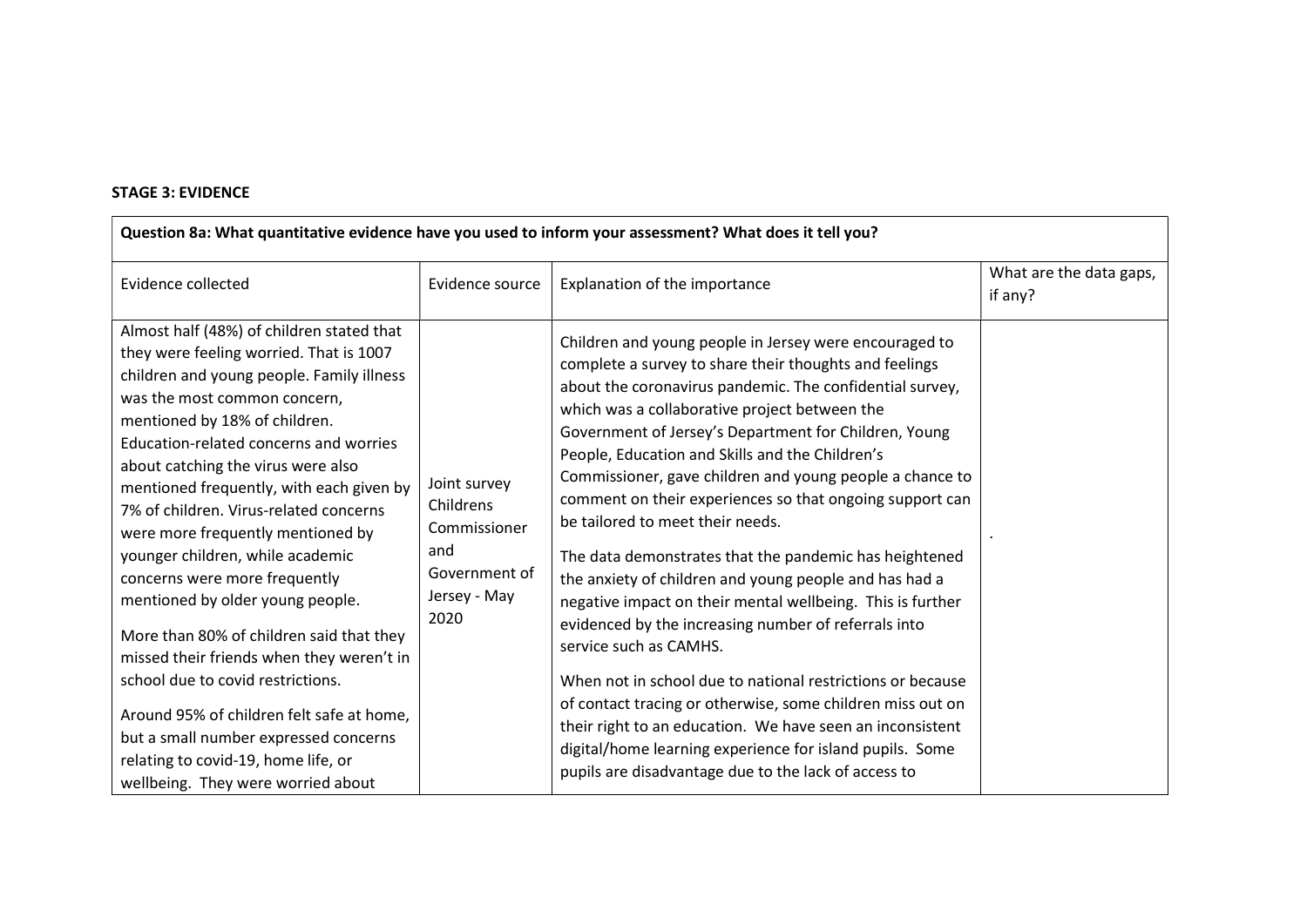catching the virus and worried about a family member. Children also stated that family life was a worry with a very small number concerned about domestic violence, alcohol use in the household and overcrowded housing.

Over 98% of primary-age children said that they have been able to do schoolwork at home, but this declines to 95% for ages 11-16 and 89% for those over 16. Motivational issues were the most common barrier, but other reasons featured such as limited internet access.

When asked what the best part of learning at home has been, 106 children and young people (5%) gave a negative response.

About one in three children expressed some sort of concern, such as anxiety, sadness, or safety concerns about the return to school. Of these, anxiety was most common, affecting around 10% for primary children and 15-20% for older children. Younger children were more likely to express sadness about going back to school.

When asked about support needed after lockdown, children most frequently mentioned help relating to wellbeing

technology, digital accessibility, and for some simply having a quiet space to work.

Overall, the wellbeing of children and young people is affected by the continual withdrawal from school due to the effects of the pandemic.

School attendance for 13<sup>th</sup> September was 90% for secondary schools. Some of this absence is attributed to illness however children and young people may well be concerned about returning to school due to heightened levels of anxiety and concern around the virus.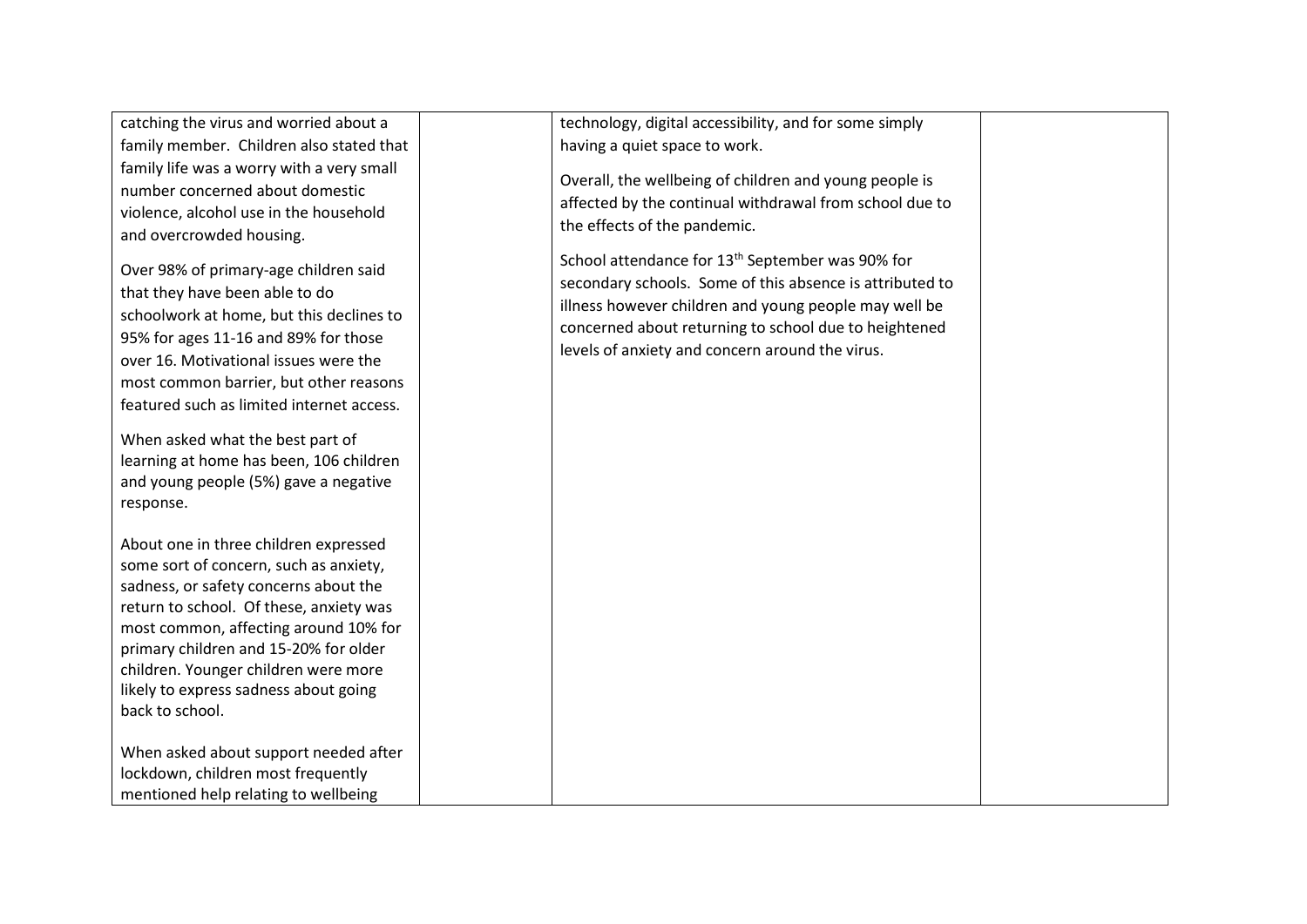| (22%), education (18%), and social (11%)<br>issues. Wellbeing issues included the<br>need for time to return to normality (8%),<br>mental health (6%), and safety in school<br>(6%). Social support was mentioned more<br>frequently by younger children, while<br>older ones were more likely to mention<br>mental health. |                                                                       |                                                                                                                                                                                                                                                                                                                                                                                                                                                                                                       |  |
|-----------------------------------------------------------------------------------------------------------------------------------------------------------------------------------------------------------------------------------------------------------------------------------------------------------------------------|-----------------------------------------------------------------------|-------------------------------------------------------------------------------------------------------------------------------------------------------------------------------------------------------------------------------------------------------------------------------------------------------------------------------------------------------------------------------------------------------------------------------------------------------------------------------------------------------|--|
| CAMHS-the average number of referrals<br>has increased from around 55 per month<br>in 2019 and 2020, to 76 per month during<br>2021.<br>Caseloads have increased, with a total of<br>909 children on the caseload at the end<br>of July.                                                                                    | Children's<br>Strategic<br>Leadership<br>Board data<br>September 2021 | The data continues to highlight concerns about the impact<br>of the pandemic. The demand for CAMHS continues to<br>increase, whilst Children's Social Care has not yet seen the<br>anticipated increase in need, there has been a slight<br>increase in the number of families being supported with an<br>Early Help team around the child and family.<br>There is a high percentage of adolescents open to social<br>care. This is partly due to family difficulties resulting from<br>the pandemic. |  |
| The number of enquiries relating to<br>children's human rights increased during<br>the height of the pandemic. 80% rise<br>during 2020.<br>Domestic abuse data from JDAS 2020:<br>1,369 recorded domestic abuse incidents.                                                                                                  | Office of the<br>Children's<br>Commissioner                           | The evidence suggests that there have been a number of<br>negative impacts on children's rights owing to the<br>emergency measures, and in particular on: education<br>rights; mental health; violence against children; children's<br>right to play; children's right to an adequate standard of<br>living; and contact with their families.                                                                                                                                                         |  |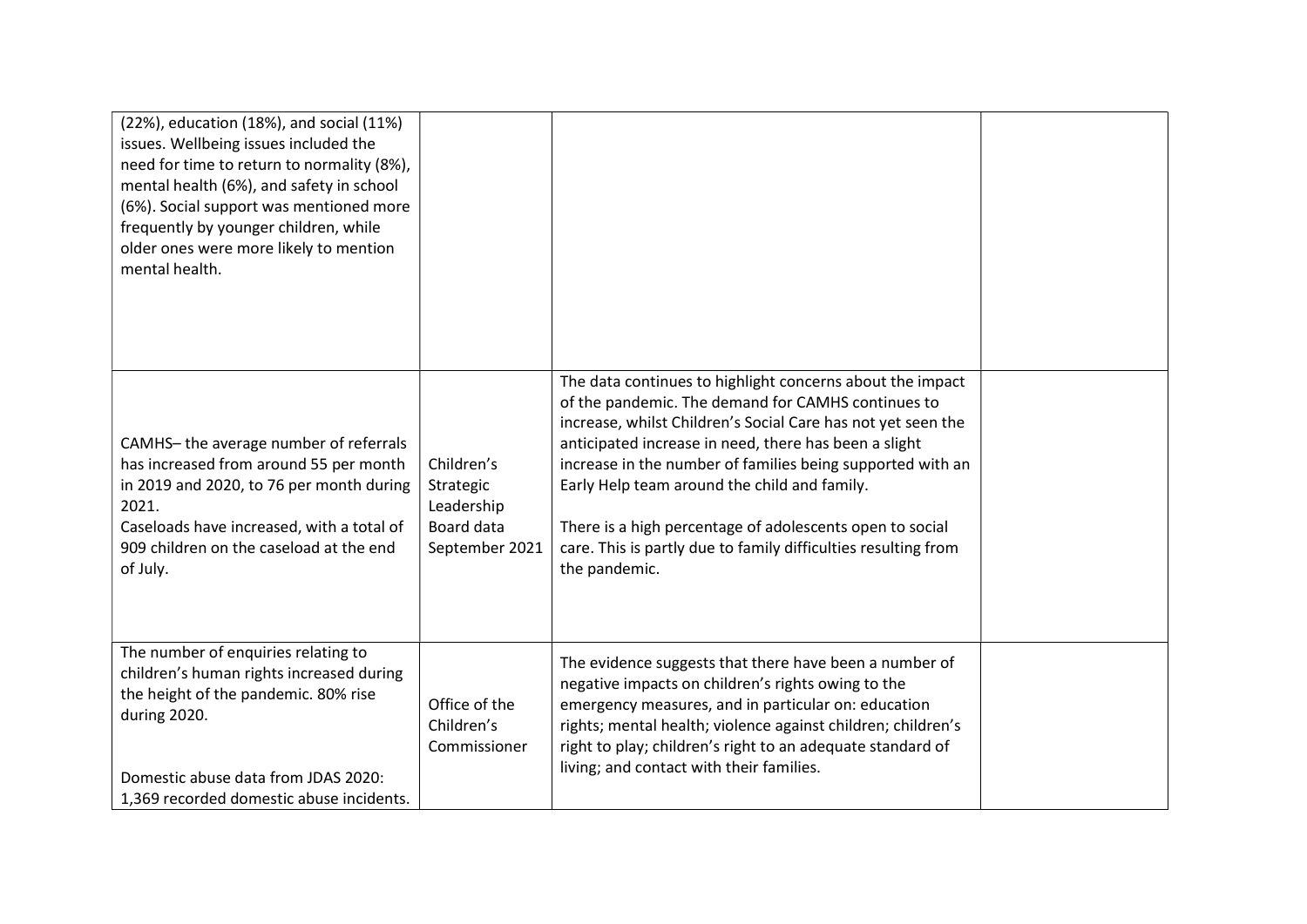| In these reports there was a child present                     |                      | Children already seen as 'vulnerable' have been more          |  |
|----------------------------------------------------------------|----------------------|---------------------------------------------------------------|--|
| 521 times                                                      |                      | severely affected or disproportionately discriminated         |  |
|                                                                |                      | against through the application of Emergency Measures.        |  |
|                                                                |                      | The Commissioner is concerned that many groups of             |  |
|                                                                |                      | children have been disproportionately affected by the         |  |
|                                                                |                      | emergency measures especially children with additional        |  |
|                                                                |                      | learning needs, disabled children, children with mental       |  |
|                                                                |                      | illness, children with mild to moderate mental health         |  |
|                                                                |                      | problems, children in care, children of divorced or           |  |
|                                                                |                      | separated parents, and children in the child justice system.  |  |
|                                                                |                      | The restrictions and measures put in place during the         |  |
|                                                                |                      | pandemic has highlighted and exacerbated inequalities         |  |
|                                                                |                      | between groups of children.                                   |  |
|                                                                |                      | The measures have had a negative impact on violence           |  |
|                                                                |                      | against children and those children have been at an           |  |
|                                                                |                      | increased risk of experiencing domestic abuse, online         |  |
|                                                                |                      | abuse, general abuse and neglect, and sexual exploitation.    |  |
|                                                                |                      |                                                               |  |
|                                                                |                      |                                                               |  |
|                                                                |                      |                                                               |  |
| PDF                                                            | <b>Chief Medical</b> | The UK's chief medical officers (CMOs) have recommended       |  |
| UK CMOs- letter on<br>CMO announcement universal vaccination o | <b>Officers</b>      | that healthy children should be offered a single dose of the  |  |
|                                                                |                      | Pfizer-BioNTech vaccine. They have stated that a single       |  |
|                                                                |                      | dose of the vaccine will significantly reduce the chance of a |  |
|                                                                |                      | young person catching COVID-19 and passing the virus on.      |  |
|                                                                |                      | When considering the broader potential harms to children      |  |
|                                                                |                      | caused by Covid it is recommended that the vaccine be         |  |
|                                                                |                      | offered. There are health, wellbeing and education            |  |
|                                                                |                      | benefits from the vaccination for children aged 12-15         |  |
|                                                                |                      | years.                                                        |  |
|                                                                |                      |                                                               |  |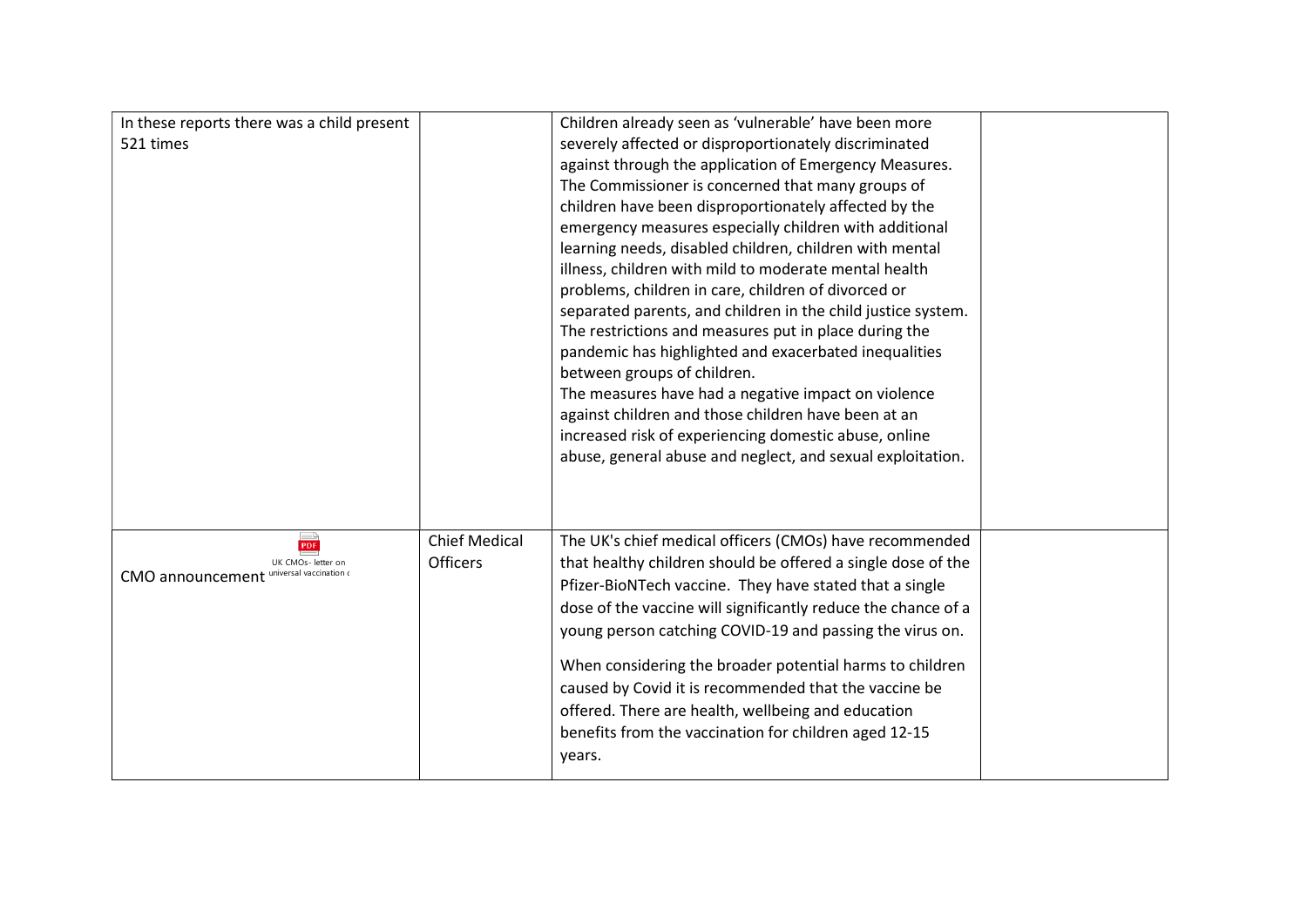|                          |      | Vaccines for children will reduce disruption in schools and<br>mean fewer children will miss classes. It will reduce<br>transmission in schools.<br>Missing face to face education has had a "massive impact"<br>on children both physically and emotionally in terms of<br>their mental wellbeing.                                                                                                                                                                                                                                                                                                                                                                                                                                                                                                                                         |  |
|--------------------------|------|---------------------------------------------------------------------------------------------------------------------------------------------------------------------------------------------------------------------------------------------------------------------------------------------------------------------------------------------------------------------------------------------------------------------------------------------------------------------------------------------------------------------------------------------------------------------------------------------------------------------------------------------------------------------------------------------------------------------------------------------------------------------------------------------------------------------------------------------|--|
| <b>JCVI</b> announcement | JCVI | JCVI focused on the health benefits of vaccination to<br>children themselves - not on the impact to schooling or<br>other people and said that they did not recommend all 12-<br>15 year olds should be vaccinated.<br>The JCVI said that overall there was a "marginal", or small,<br>benefit to giving the vaccine to healthy 12-15 year olds, but<br>it wasn't enough for them to recommend giving the<br>vaccines to all 12-15 year olds.<br>JCVI said there was not enough benefit to warrant roll out<br>to the vaccine to 12-15 year olds on health grounds alone -<br>but they recommended that the Chief Medical Officers<br>look at the wider benefits of the vaccination taking into<br>account other factors such as the impact on children's<br>education. The vaccine will reduce educational disruption<br>during the winter |  |

| Question 8b: What key missing information / evidence would have been beneficial to your analysis? |  |  |  |  |
|---------------------------------------------------------------------------------------------------|--|--|--|--|
|                                                                                                   |  |  |  |  |
|                                                                                                   |  |  |  |  |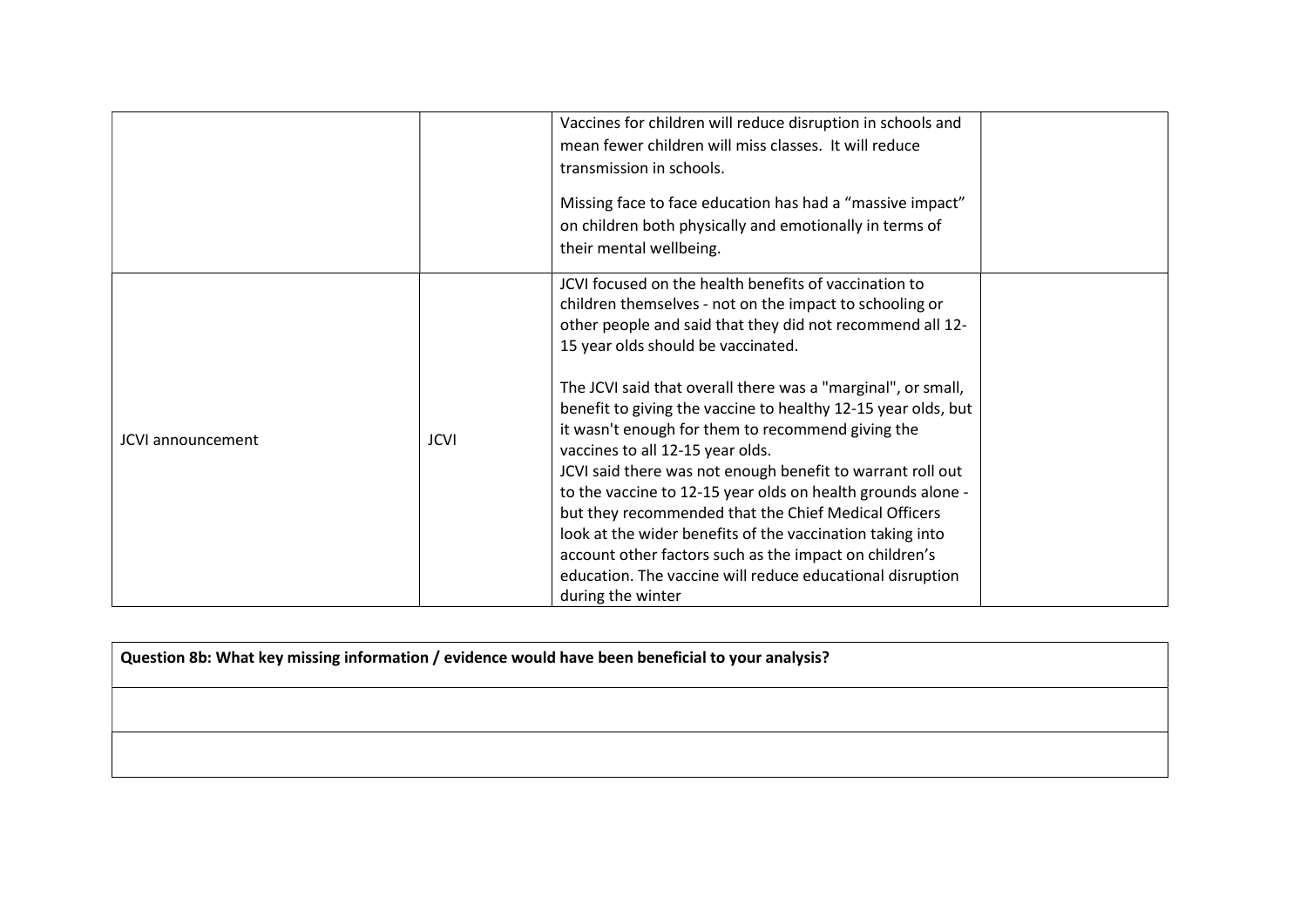|      |                                                | Question 9a: What qualitative evidence have you used to inform your assessment? What does it tell you?                                                                                                                                                                                              |
|------|------------------------------------------------|-----------------------------------------------------------------------------------------------------------------------------------------------------------------------------------------------------------------------------------------------------------------------------------------------------|
| Data | Joint survey Childrens<br>Commissioner and GOJ | Children reported being worried about themselves and family members catching COVID-<br>19                                                                                                                                                                                                           |
|      | May 2020                                       | My mum is a front line worker because she is a childcare officer and im scared that if she<br>does end up getting corona that she might die. Im also worried about school work because<br>im at home and stressing about my mum I cant concentrate on school work which just<br>added more stress." |
|      |                                                | Being at home and not in school has caused mental health issues to worsen. CAMHS<br>referrals are very high                                                                                                                                                                                         |
|      |                                                | "I have mental health problems which have been worsened by the lockdown so I regularly<br>experience urges to self harm and suicidal ideation."                                                                                                                                                     |
|      |                                                | Children reported that they had issues undertaking school work at home and preferred<br>to be in school                                                                                                                                                                                             |
|      |                                                | "There isn't one. I would much rather be at school where i'm receiving a better education<br>and have structure in my day."                                                                                                                                                                         |
|      |                                                | "I haven't really enjoyed it. I struggle to stay focused sometimes so I've been struggling to<br>meet deadlines which is quite stressful."                                                                                                                                                          |
|      |                                                | "I hate it, my teachers are struggling to give clear instructions on important tasks and this<br>makes it frustrating to complete, lowering work efficiency."                                                                                                                                       |
|      |                                                | "School not having the support from teachers- hard over the phone and emails for points to<br>come through."                                                                                                                                                                                        |
|      |                                                | "teachers need to understand that we have other lessons, not just their lesson. also, it's<br>hard to work at home because it's so so so easy to get distracted, and they need to stop                                                                                                              |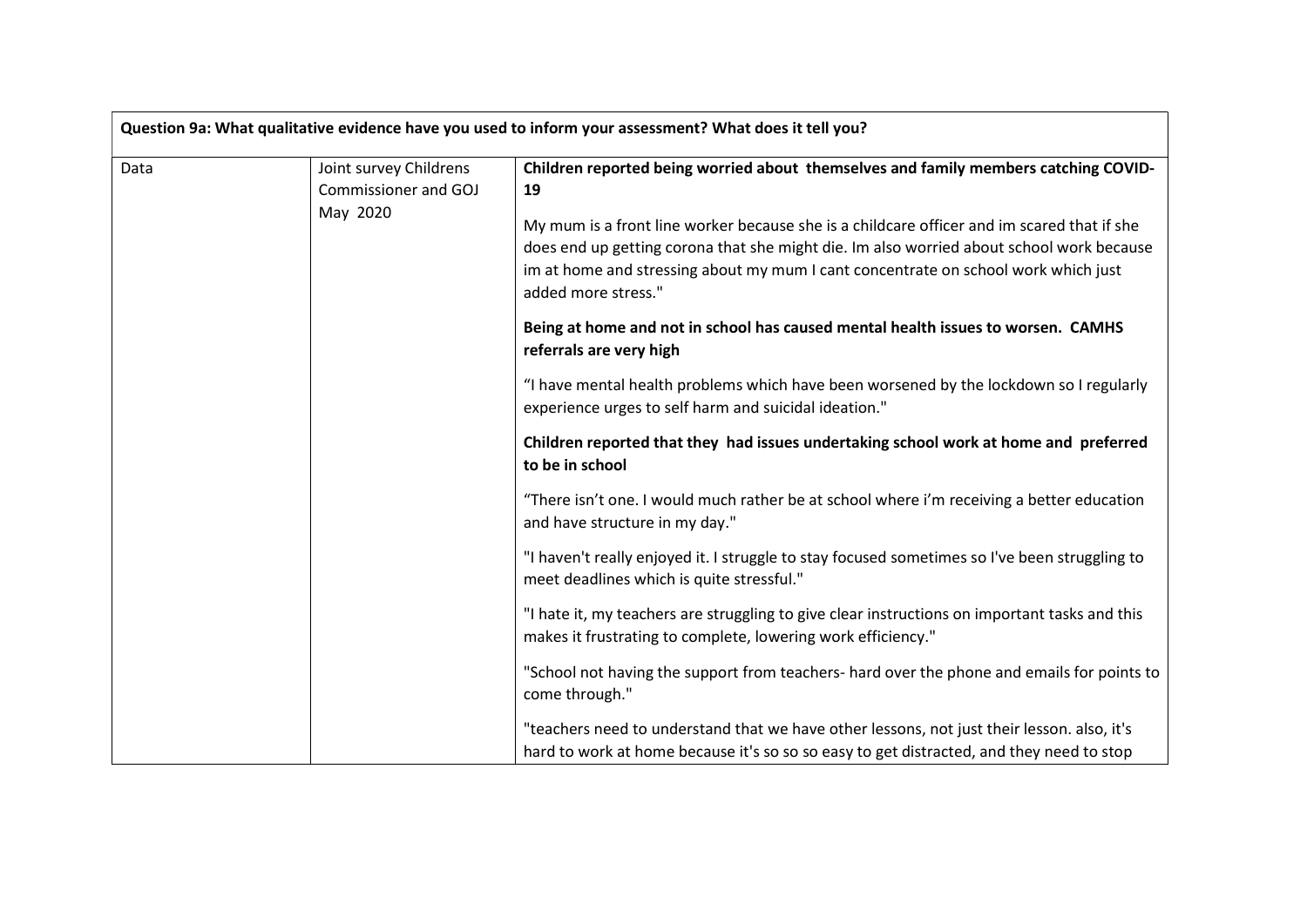|  | coming for us when we haven't finished that one piece of work. also many small tasks<br>would be better instead of one huge task."                                                                                                                                                                                                         |
|--|--------------------------------------------------------------------------------------------------------------------------------------------------------------------------------------------------------------------------------------------------------------------------------------------------------------------------------------------|
|  | "I don't feel motivated to get the work done because it is not getting marked so it will not<br>impact the grades I am given. I'm not sure how that could be changed."                                                                                                                                                                     |
|  | Children reported that they were worried that a return to school would increase their<br>chance of catching the virus                                                                                                                                                                                                                      |
|  | "Hopefully we don't return too soon otherwise it will vastly increase the covid-19 chance.<br>Due to multiple lessons throughout the day, shared resources and shared areas, we are at a<br>higher risk due to these constraints which are in school. Although it will be good having a<br>teacher there to help and explain stuff again." |
|  |                                                                                                                                                                                                                                                                                                                                            |
|  |                                                                                                                                                                                                                                                                                                                                            |

Question 9b: What key missing information / evidence would have been beneficial to your analysis?

[add/delete rows as required]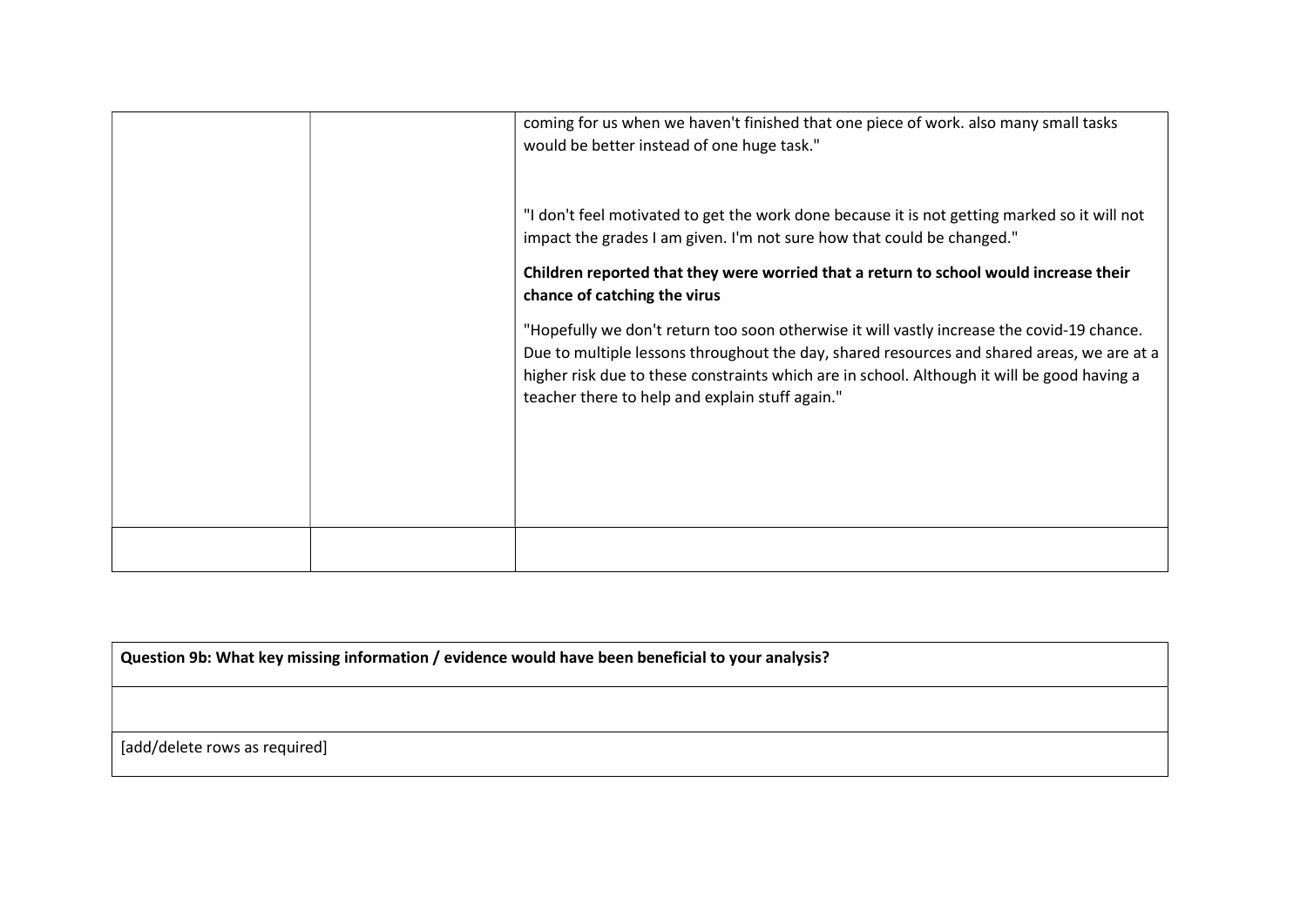#### STAGE 4: CHILDREN'S INVOLVEMENT

Question 10: Has evidence from third party consultations with children and young people been considered in the development of the proposal or measure?

Children and young people in Jersey have not been consulted on the roll out of the vaccine offer to 12–15-year-olds.

The decision to offer the vaccine children and young people has been predicated by the JCVI and CMO decision. This decision was announced on the 13<sup>th</sup> September. There is a need to move with pace to ensure that there is no delay in offering the vaccine to children and young people in this age range. Meaningful engagement with children on the question of extending the offer of a vaccine to 12–15-year-olds cannot be arranged at pace, and to enable children to participate will significantly delay rolling out the vaccination programme.

Children have the right to express their views freely in all matters that affect them. Children have had their voices heard and taken seriously through surveys conducted during the pandemic. The opportunity to have say about the impact of COVID-19 will continue to be led by CYPES.

It would be disingenuous to consult children and young people on the vaccine roll out to 12–15-year-olds when their views will not impact on the decision to offer the vaccine to 12–15-year-olds. Any consultation would not be a genuine opportunity to influence decision making. The decision being made is whether to offer the vaccine to children and this decision is being made in the best interests of all children. This is therefore not a genuine opportunity for children to influence that decision.

Children's protection rights include the right to life, survival and development and protection from harms. This decision to provide children and young people with the choice of receiving the vaccine supports the Government's commitment to children's protection rights but does not compel any child to receive the vaccine against their will.

| Groups consulted | Source of Information | Please provide a brief<br>description of process | What were the findings? |
|------------------|-----------------------|--------------------------------------------------|-------------------------|
|                  |                       |                                                  |                         |

| Question 11: What groups of children and young people have been directly involved in developing the proposal or measure? |  |  |  |  |
|--------------------------------------------------------------------------------------------------------------------------|--|--|--|--|
| No children have been involved in                                                                                        |  |  |  |  |
| developing the proposal. However,                                                                                        |  |  |  |  |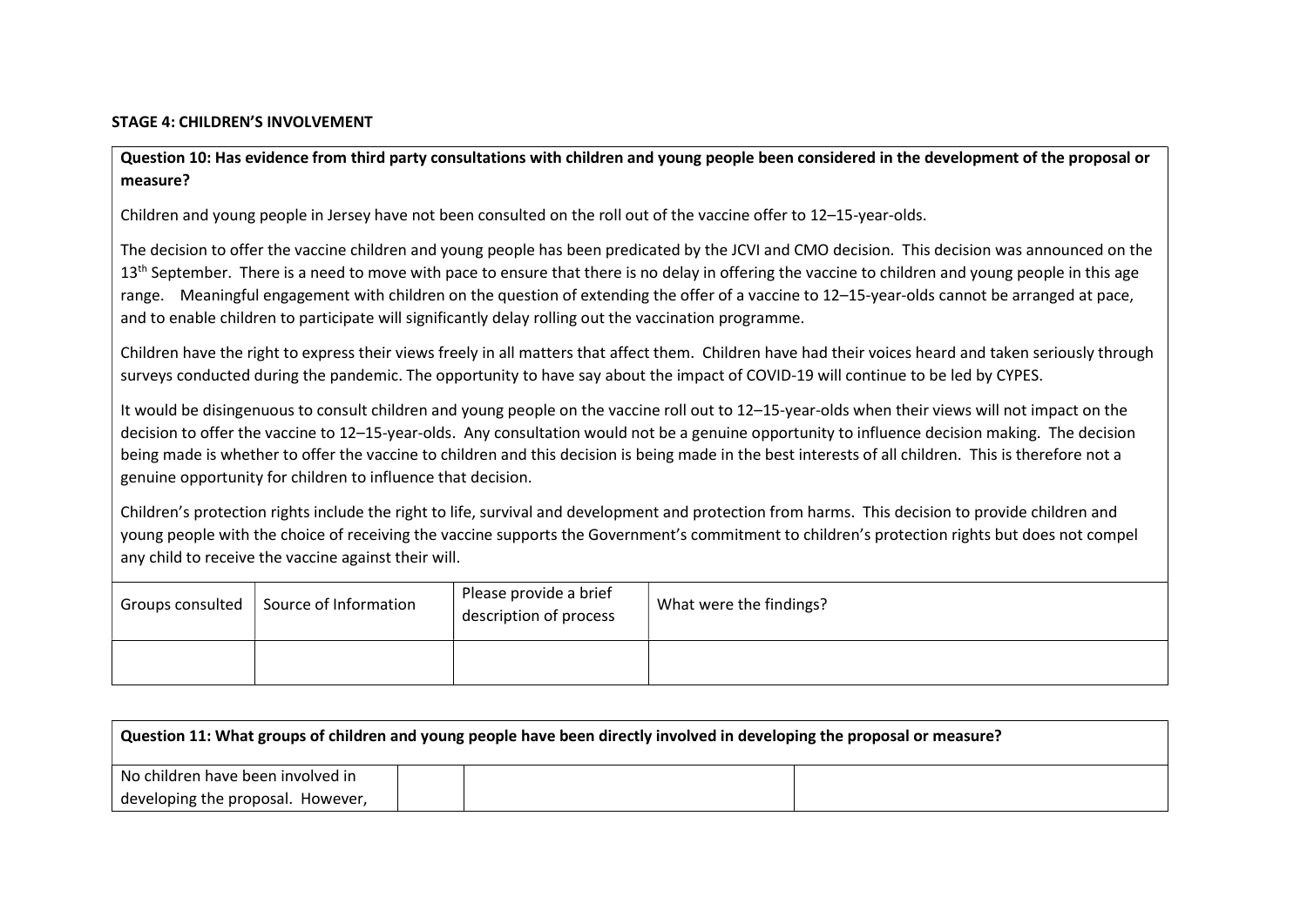| data from the Children's        |  |  |
|---------------------------------|--|--|
| Commissioner and GOJ survey has |  |  |
| informed this proposal          |  |  |

# STAGE 5: ASSESSING THE IMPACT

| Question 12: What impact will (or does) the proposal or measure have on children and young people's rights |                                                                                                                                                                                                                                                                                                                                                                                                                                                                                                                                                                                                                                                                                                                                                                                                                                                                                                                                                                           |                                                                                                                                 |  |  |  |
|------------------------------------------------------------------------------------------------------------|---------------------------------------------------------------------------------------------------------------------------------------------------------------------------------------------------------------------------------------------------------------------------------------------------------------------------------------------------------------------------------------------------------------------------------------------------------------------------------------------------------------------------------------------------------------------------------------------------------------------------------------------------------------------------------------------------------------------------------------------------------------------------------------------------------------------------------------------------------------------------------------------------------------------------------------------------------------------------|---------------------------------------------------------------------------------------------------------------------------------|--|--|--|
| Type of impact [please<br>highlight]                                                                       | Justification for Argument                                                                                                                                                                                                                                                                                                                                                                                                                                                                                                                                                                                                                                                                                                                                                                                                                                                                                                                                                | likely or actual short/medium/long-term<br>outcomes                                                                             |  |  |  |
| Positive                                                                                                   | The Commissioner is concerned about the current and ongoing<br>negative impacts of continued emergency measures and restrictions on<br>children and young people in school. Of particular concern are specific<br>groups of children who have been and will continue to be<br>disproportionately affected by these measures.<br>Take up of the vaccine will have the impact of reducing the likelihood<br>of children being required to isolate from home and miss out on their<br>education. Children have asked that their lives 'return to normal' and<br>the likely impact of this proposal will mean that normality in their lives<br>can more swiftly be restored with the relaxation of the measures<br>currently in place.<br>The emergency measures must be necessary, proportionate, non-<br>discriminatory and time limited and take up of the vaccine from 12-15<br>year olds will mean that the restrictions can be eased and in time<br>removed completely. | Children's wellbeing and mental health<br>will improve.<br>Children's right to an education will be<br>fulfilled and protected. |  |  |  |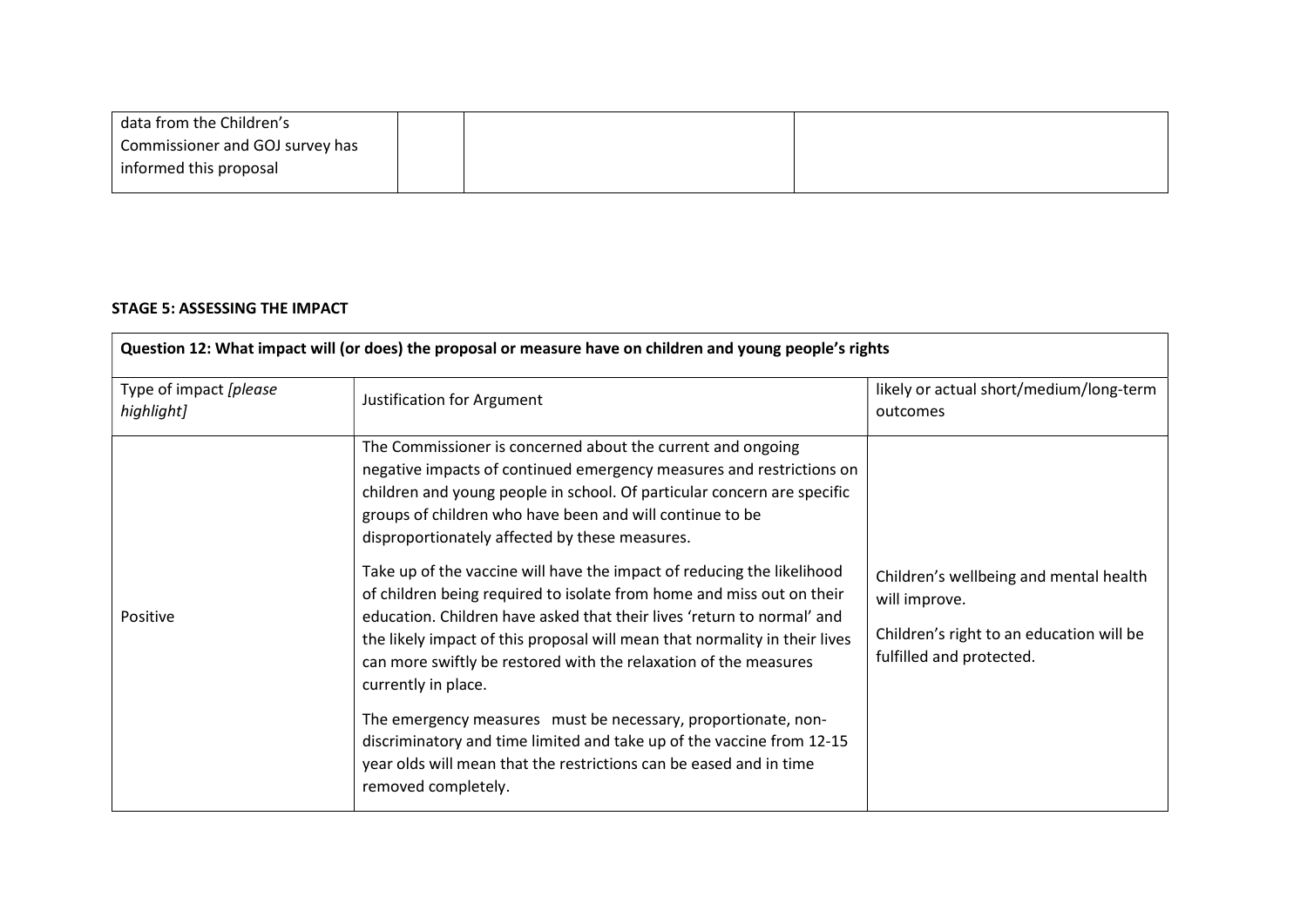| By offering the vaccine there will be continued public reassurance as |  |
|-----------------------------------------------------------------------|--|
|                                                                       |  |
| the impact of the extended roll out will mean less disruptions to     |  |
| children's education and lives outside of the classroom               |  |
|                                                                       |  |
|                                                                       |  |

| Question 13: Will there be (or are there) different impacts on different groups of children and young people? |                                                   |                                                   |  |
|---------------------------------------------------------------------------------------------------------------|---------------------------------------------------|---------------------------------------------------|--|
| Group of children affected                                                                                    | Initial analysis of the positive impact on rights | Initial analysis of the negative impact on rights |  |
|                                                                                                               |                                                   |                                                   |  |

| Question 14: If a negative impact is identified for any area of rights or any group of children and young people, what options are there to modify<br>the proposal or measure to mitigate the impact?                                                                                |                                                                                                                                                                                                                                                                                                                                                                                                                                                                                                                                                                                                                                                                                                                                                                                                                                                   |  |
|--------------------------------------------------------------------------------------------------------------------------------------------------------------------------------------------------------------------------------------------------------------------------------------|---------------------------------------------------------------------------------------------------------------------------------------------------------------------------------------------------------------------------------------------------------------------------------------------------------------------------------------------------------------------------------------------------------------------------------------------------------------------------------------------------------------------------------------------------------------------------------------------------------------------------------------------------------------------------------------------------------------------------------------------------------------------------------------------------------------------------------------------------|--|
| Negative impact                                                                                                                                                                                                                                                                      | What options are there to modify the measure(s) or mitigate the impact?                                                                                                                                                                                                                                                                                                                                                                                                                                                                                                                                                                                                                                                                                                                                                                           |  |
| Consent. Children under the age of<br>16 years can make decisions without<br>their parent/carers agreement if<br>they have capacity. There may be a<br>negative impact should a young<br>person give consent to receive the<br>vaccinations but the parent/carer<br>refuses consent. | The vaccine is being offered to children aged 12-15 years and is an 'opt in' programme. Parent, guardian or<br>carer consent will be sought prior to vaccination.<br>There is in place a process should the parent/carer and child have opposing views. This is based on the Gillick<br>competence assessment based on maturity, understanding and the ability to explain their reasons.<br>Medical professionals need to consider Gillick competency if a young person under the age of 16 wishes to<br>receive the vaccine without their parents' or carers' consent or, in some cases, knowledge.<br>If the young person has informed their parents of the treatment they wish to receive but their parents do not<br>agree with their decision, the vaccine can still be administered if the child has been assessed as Gillick<br>competent. |  |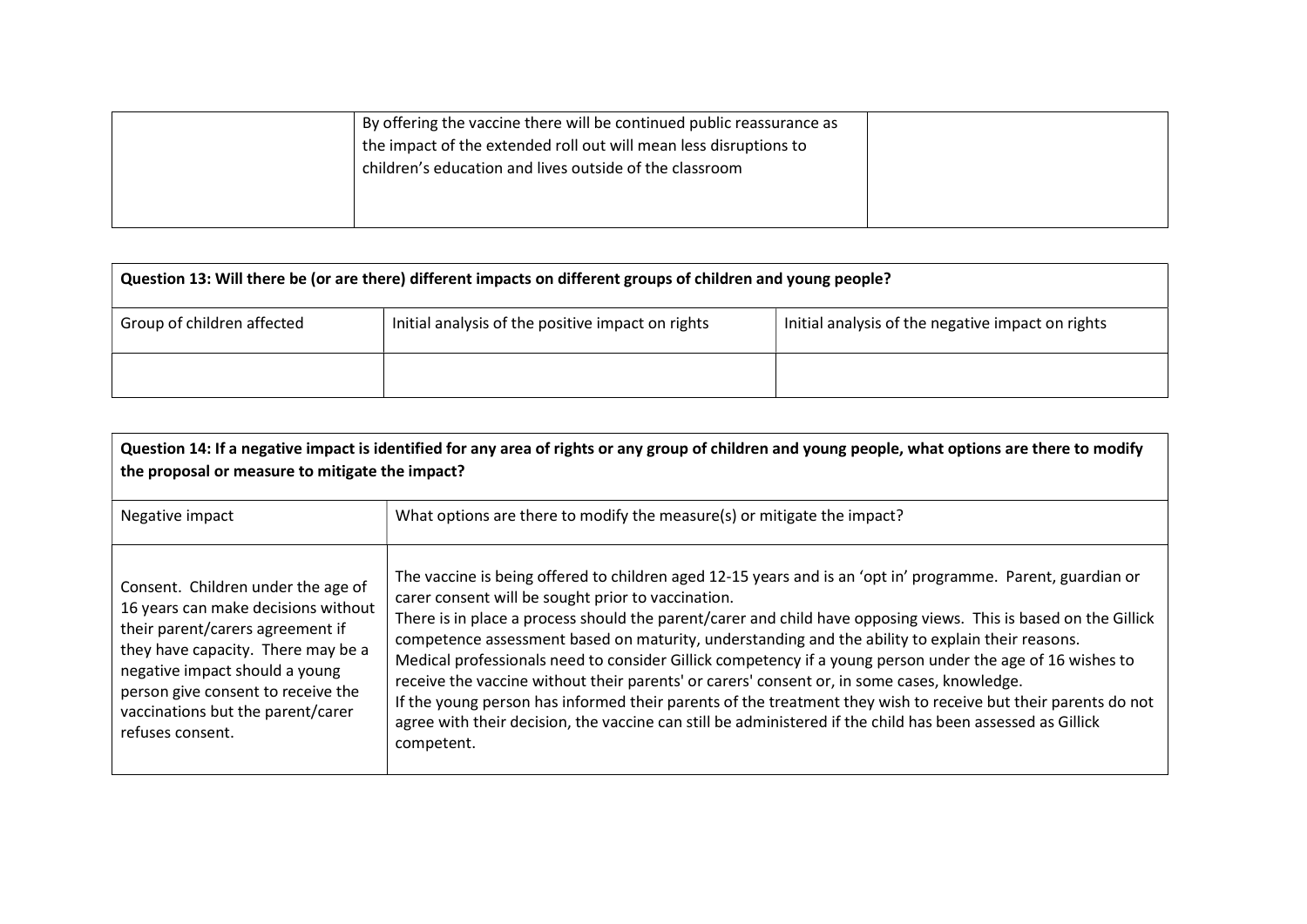|                                                                                                                                                                                                                                                                                                      | Children will be provided with accessible, youth friendly information and support that will support the child<br>to make an informed decision.                                                                                                                                                                                                                                                                                                                                                                                                                                                                                                                                                                                                                                                                                                                                                                                                   |
|------------------------------------------------------------------------------------------------------------------------------------------------------------------------------------------------------------------------------------------------------------------------------------------------------|--------------------------------------------------------------------------------------------------------------------------------------------------------------------------------------------------------------------------------------------------------------------------------------------------------------------------------------------------------------------------------------------------------------------------------------------------------------------------------------------------------------------------------------------------------------------------------------------------------------------------------------------------------------------------------------------------------------------------------------------------------------------------------------------------------------------------------------------------------------------------------------------------------------------------------------------------|
| Privacy. The child's right to privacy<br>could be compromised dependent<br>on where the vaccine is<br>administered. Children may feel<br>compelled to accept the vaccine<br>should it be offered in a school<br>setting or may feel embarrassed<br>should they decide not to receive<br>the vaccine. | This will be mitigated against by offering the vaccine outside of school settings. It is recommended that the<br>vaccine take place at the fort at a time suitable for parents/carers to attend e.g. 3:30-8pm and that the setting<br>be adapted to be youth friendly and in a different area of the building from adult vaccinations.<br>We have seen some disruption in pop up settings and children must be protected from any disruptive<br>influences.<br>There will be alternative provision for those children currently deprived of their liberty in the secure children's<br>home.<br>Children who are home schooled will be contacted to make sure they have the information they need to<br>make an informed decision.<br>Teaching staff will not be provided with data regarding children's vaccination status.<br>The Minister has responsibility for off island children in care in the UK and they will be contacted to make sure |
|                                                                                                                                                                                                                                                                                                      | that they can access the vaccination and that they have the information they require to make an informed<br>decision.                                                                                                                                                                                                                                                                                                                                                                                                                                                                                                                                                                                                                                                                                                                                                                                                                            |
| Capacity. Children may not fully<br>understand the impact of giving<br>consent to be vaccinated.                                                                                                                                                                                                     | Child/youth friendly information of an age-appropriate nature, will be provided that will include written<br>media and videos to ensure that children can access the information they need to be able to make an<br>informed decision. Children will not be rushed to make a decision and support will be available should they<br>want to discuss the impact of the vaccine on their health and wellbeing.                                                                                                                                                                                                                                                                                                                                                                                                                                                                                                                                      |

# STAGE 6: CONCLUSIONS AND RECOMMENDATIONS

# Question 15: In summary, what are your key findings on the impact of the measure or proposal on children and young people's rights?

These proposals will positively impact on all children in Jersey who are at risk of continued restrictions and measures impacting on the fulfilment of all their children's rights. It is recommended that the vaccine be offered to all 12–15-year-olds both on island and for those children in care or otherwise cared for off island. It is recommended that age-appropriate information be made available as soon as possible to ensure children can